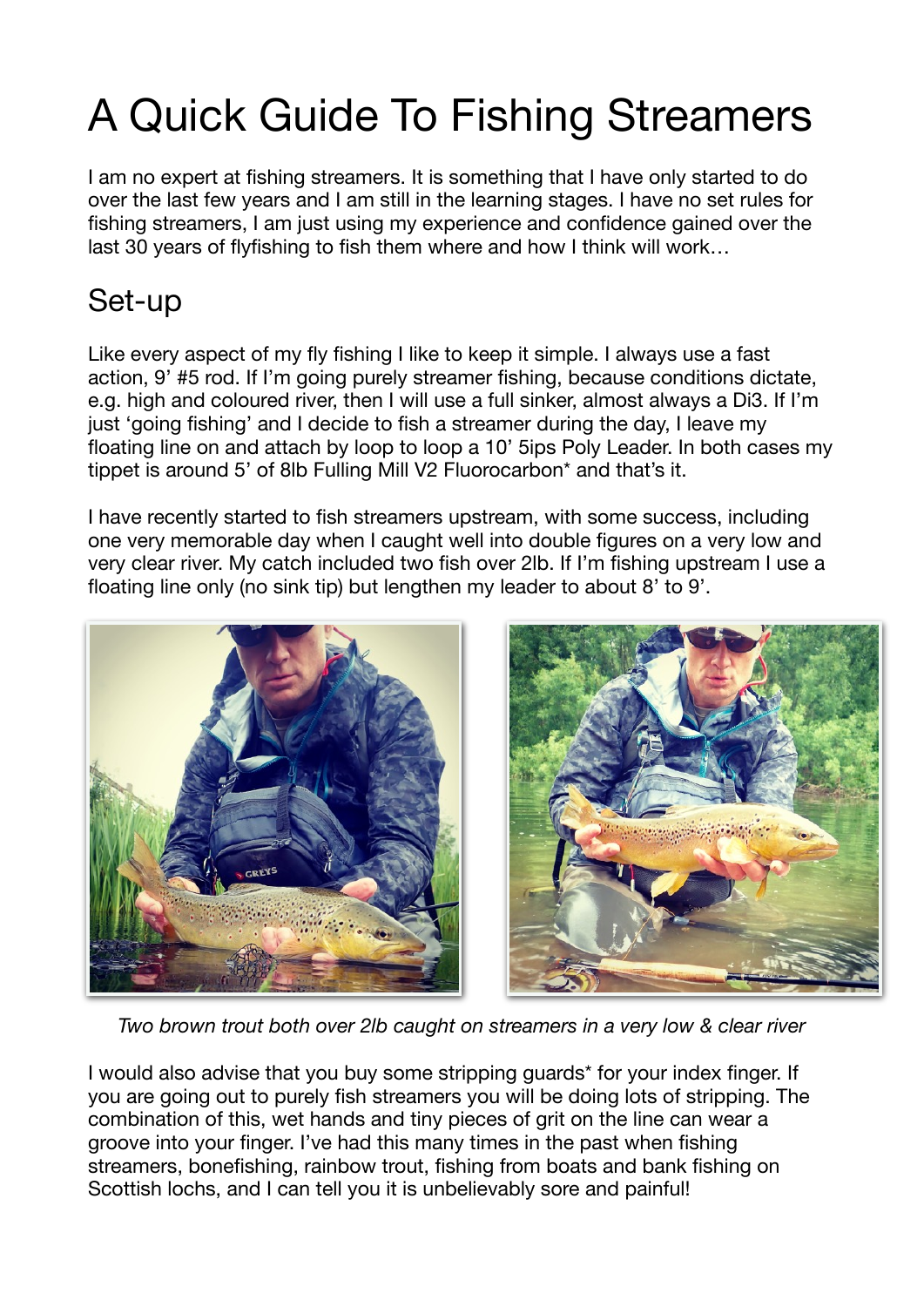# Where?

Virtually anywhere from slow, deep, pools to fast shallows and pocket water, and anything and everything in between. Streamers are great for exploring water that you'd generally ignore with nymphs and dries. It opens up completely new areas of river. They are also an option when the river is high and coloured, so they open up the river on days when you might not have bothered in the past.

# When?

It's been difficult so far to draw any conclusions from fishing streamers, but if there is one thing that appears to help, it's when there is something that makes it slightly harder for the trout to see your fly. Be it a coloured river, the edge of darkness, fast, broken water, etc, all appear to increase your catch rate. But that is not 100% - as I said above, I have had exceptional days in low, clear water, with nothing affecting the trout's vision.

## How?

On rivers I will cast my streamers virtually anywhere. I like to cast across the fast water at the pool necks, particularly when the river is low, and I've had quite a bit of success doing this. I'm mainly looking for a bit of depth, somewhere that I think is likely to hold a big trout. All the usual places… around boulders, tree roots, overhanging branches, etc. I will fish across featureless pools if they have enough depth - it's surprising how many times a trout will rise from the depths to intercept or at least slash at your fly.

I have no set rule for how I fish them, it depends on the topography of the river in front of me. I cast 90° across the river where it's slow flowing and retrieve pretty quickly. If I'm fishing down a faster pool I'll revert more to down and across, say 45°, but I'll still retrieve to give added movement over and above the natural swing of the line. Sometimes I'll put in small upstream mends to slow down the swing, but still stripping the line for added movement. I will let the odd cast just swing naturally to ring the changes.

Sometimes I'll stand in the riffle immediately upstream of a pool and cast straight down the pool, retrieving the streamer slowly up through the current. This I usually do where there's a fast flow into a pool which quickly drops into deep water. Other than this I just drop my streamer into any likely spot and strip. I like to look at streamer fishing for trout as though I'm fly fishing for pike or any other predator species. I think the same principles apply. I'm simply looking for places where I think a big trout (think big pike) is likely to be sitting.

So in a nutshell do what feels right. Cast your streamer where you think a trout will be sitting in wait and fish it like it's a small fish. You can cast and fish it 360°